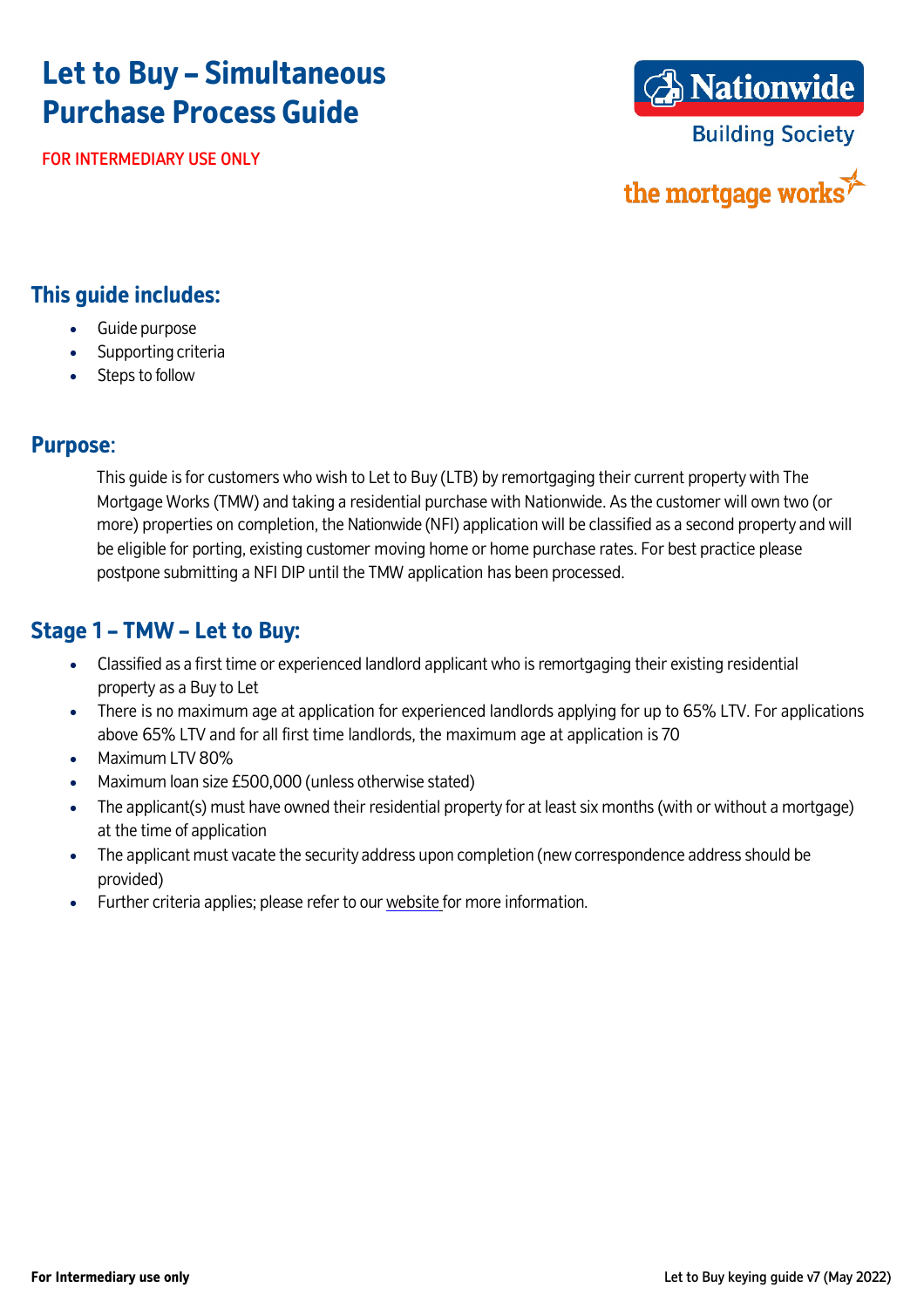#### **TMW Online Processing Steps**

1. From TMW Online 'Home' create a new case. In the DIP screens select Remortgage as the loan purpose.



2. Select Yes to the question, 'Is this a let to buy application?'.



3. Proceed to get DIP decision

**Product Selection** 

4. During the full application, TMW will present you with the selection of available products (Let to Buy Product codes are prefixed with LB)

| fixed).            | Start typing the details of the product(s) you would like to be displayed. You can enter the product code, product term or text from the description (e.g. 2 year |                    |                 |                 | <b>T</b> Show filters      |
|--------------------|-------------------------------------------------------------------------------------------------------------------------------------------------------------------|--------------------|-----------------|-----------------|----------------------------|
| Code               | <b>Description</b>                                                                                                                                                | <b>Product fee</b> | Monthly payment | <b>Features</b> |                            |
| IB <sub>2609</sub> | 2.24% Fixed for 2 years until 30/09/2021                                                                                                                          | £1995              | £697.02         | 谷丘              | Select $\geq$<br>More info |
| IB9083             | 2.99% Fixed for 5 years until 30/09/2024                                                                                                                          | £995               | £757.91         | 谷丘              | Select $\geq$              |

- 5. Continue to complete the Let to Buy application and submit to TMW for processing.
- 6. Make a note of your application number from your case list. You will need this when completing the new residential purchase on NFI Online.

| Applicant(s) & security                                                                                      | <b>Reference</b> | Created on | <b>Status</b> |
|--------------------------------------------------------------------------------------------------------------|------------------|------------|---------------|
| remortgage Lettobuy<br>Nationwide Bldg Soc, BH2 6EP<br>Open case $\geq$                                      | AUG3003439       | 05/08/2019 | $-2$ -3 - 4   |
| applicantone Testesupport & Applicanttwo<br>Testesupport<br>Nationwide Bldg Soc, BH2 6EP<br>Open case $\geq$ | 16715858         | 02/08/2019 | $-2$ -3 - 4   |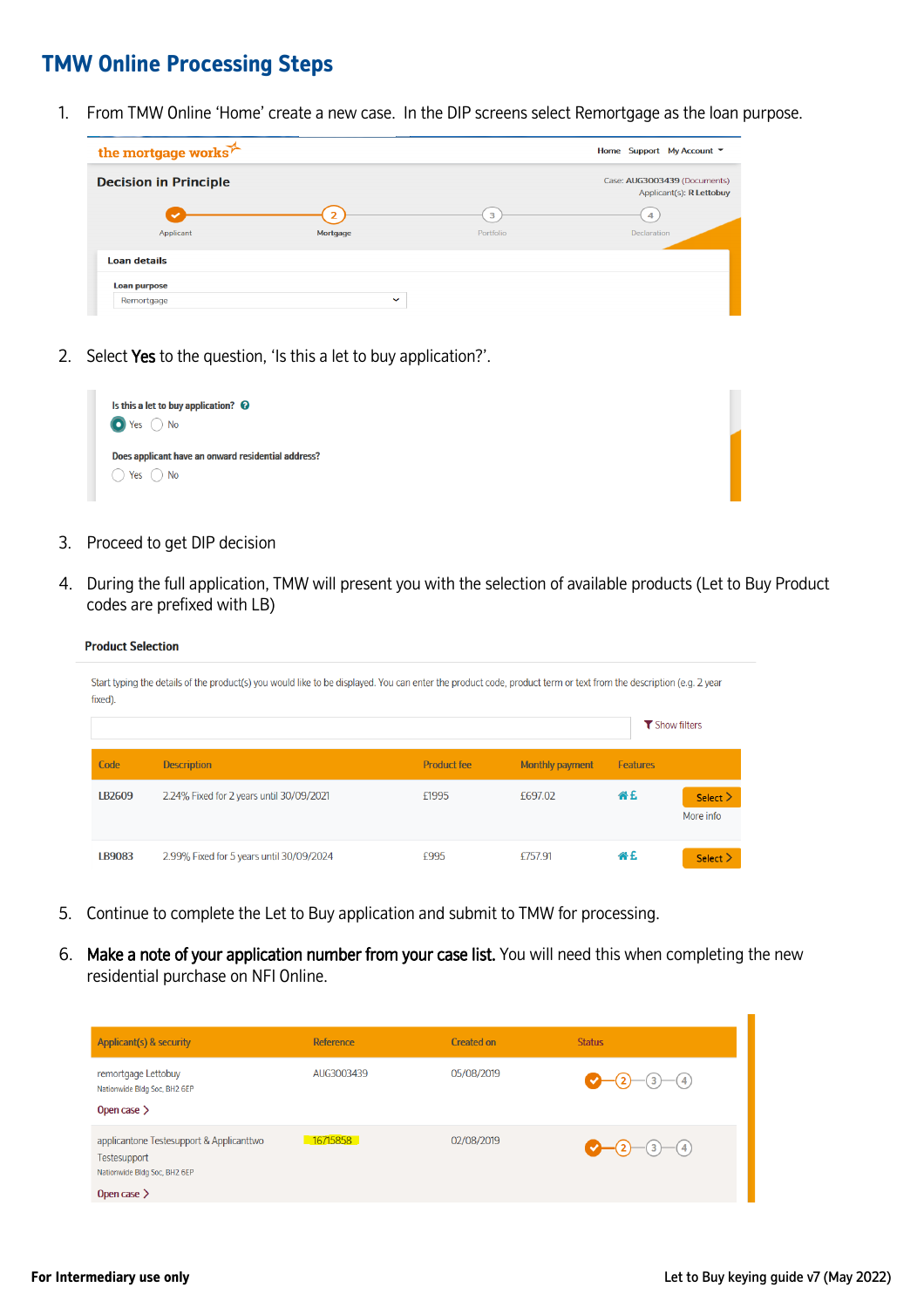# **Stage 2 - New Residential Purchase NFI**

Nationwide will consider lending for a new main residence where the applicant wishes to let their existing property rather than sell it. The affordability figure needs to cover all mortgages that will be outstanding at the time of completion.

Purchase applications for these clients should be keyed as a Second Property even if the property being purchased will be your client's main residence.

Where your client will own more than one property on completion of their new loan with Nationwide, the maximum LTV is 85%. For information about products please see our products, loan size and maximum LTV criteria.

## **NFI Online Processing Steps:**

- 1. Create a Decision in Principle application via NFI online (this can be created at anytime while the TMW application is being processed) and select the application type as 'New purchase'.
- 2. If the applicant/s hold an existing Nationwide Mortgage. Select Yes to 'Does the applicant currently hold a Nationwide mortgage' Alternatively select 'No'
- 3. Once on Existing Mortgage Details screen, key:
	- Existing lender as The Mortgage Works
	- Existing account number as the Let to Buy application number (not the alpha numeric DIP reference)
	- The current outstanding mortgage balance, this will be the loan amount of the LTB application and
	- The full balance as continuing.
	- Confirm the property is let; a tenancy agreement is in place, the monthly mortgage repayment and the anticipated rental income.

| <b>ANationwide NFI Online</b><br>Secure log on: Hannah Internine<br><b>Building Society</b>                                                                                                                                                                                                                                                                                          |                                                                                                                                                                                                                                                                                                                                                                                                                                                                                                                  |                                                                                                                                                               |  |  |  |  |  |
|--------------------------------------------------------------------------------------------------------------------------------------------------------------------------------------------------------------------------------------------------------------------------------------------------------------------------------------------------------------------------------------|------------------------------------------------------------------------------------------------------------------------------------------------------------------------------------------------------------------------------------------------------------------------------------------------------------------------------------------------------------------------------------------------------------------------------------------------------------------------------------------------------------------|---------------------------------------------------------------------------------------------------------------------------------------------------------------|--|--|--|--|--|
| <b>My Home</b><br><b>Case Home</b><br>Applicant(s): Mr Y Koala Case Id: M551072251                                                                                                                                                                                                                                                                                                   |                                                                                                                                                                                                                                                                                                                                                                                                                                                                                                                  |                                                                                                                                                               |  |  |  |  |  |
| <b>Illustration</b>                                                                                                                                                                                                                                                                                                                                                                  | <b>Existing Mortgage Details</b>                                                                                                                                                                                                                                                                                                                                                                                                                                                                                 |                                                                                                                                                               |  |  |  |  |  |
| <b>DIP</b><br>$\ddotmark$<br><b>Loan Requirements</b><br><b>Property Details</b><br><b>Deposit Details</b><br><b>Applicant Details</b><br><b>Address Details</b><br><b>Employment Income</b><br>Other Income<br><b>Outgoings</b><br>Existing Mortgage Details<br><b>Credit History</b><br><b>Decision In Principle</b><br><b>Reserve Product</b><br><b>FMA</b><br><b>Rate Switch</b> | <b>Other Existing Mortgage(s)</b><br><b>D</b> Please consider all existing mortgage accounts the applicant(s) currently holds.<br>This should include any Nationwide mortgage accounts.<br>Does any applicant have an existing<br>mortgage?<br><b>Lender</b><br>The Mortgage Works<br><b>Existing lender name</b><br>Existing mortgage account number<br>Current outstanding balance<br>Outstanding balance continuing<br>after completion of this mortgage<br>Interest only amount of the balance<br>continuing | $\bigcirc$ No<br>$\bullet$ Yes<br><b>Outstanding balance</b><br>◎<br>£75,000.00<br>$\checkmark$<br>The Mortgage Works<br>12345678<br>£75,000.00<br>£75,000.00 |  |  |  |  |  |
| <b>Final Steps</b>                                                                                                                                                                                                                                                                                                                                                                   | Remaining term<br>Is the property let?<br>Is there a tenancy agreement in<br>place?<br>What is the Monthly Mortgage<br>Repayment?<br><b>Monthly Rental Income</b>                                                                                                                                                                                                                                                                                                                                                | $\overline{0}$<br>Months<br>25 <sup>2</sup><br>Years<br>Yes<br>$\checkmark$<br>Yes<br>$\checkmark$<br>£300.00<br>£650.00                                      |  |  |  |  |  |
| Version: 8.0.0.0 I                                                                                                                                                                                                                                                                                                                                                                   | Backward<br>Cancel                                                                                                                                                                                                                                                                                                                                                                                                                                                                                               | Add an entry<br>Continue <b>O</b>                                                                                                                             |  |  |  |  |  |